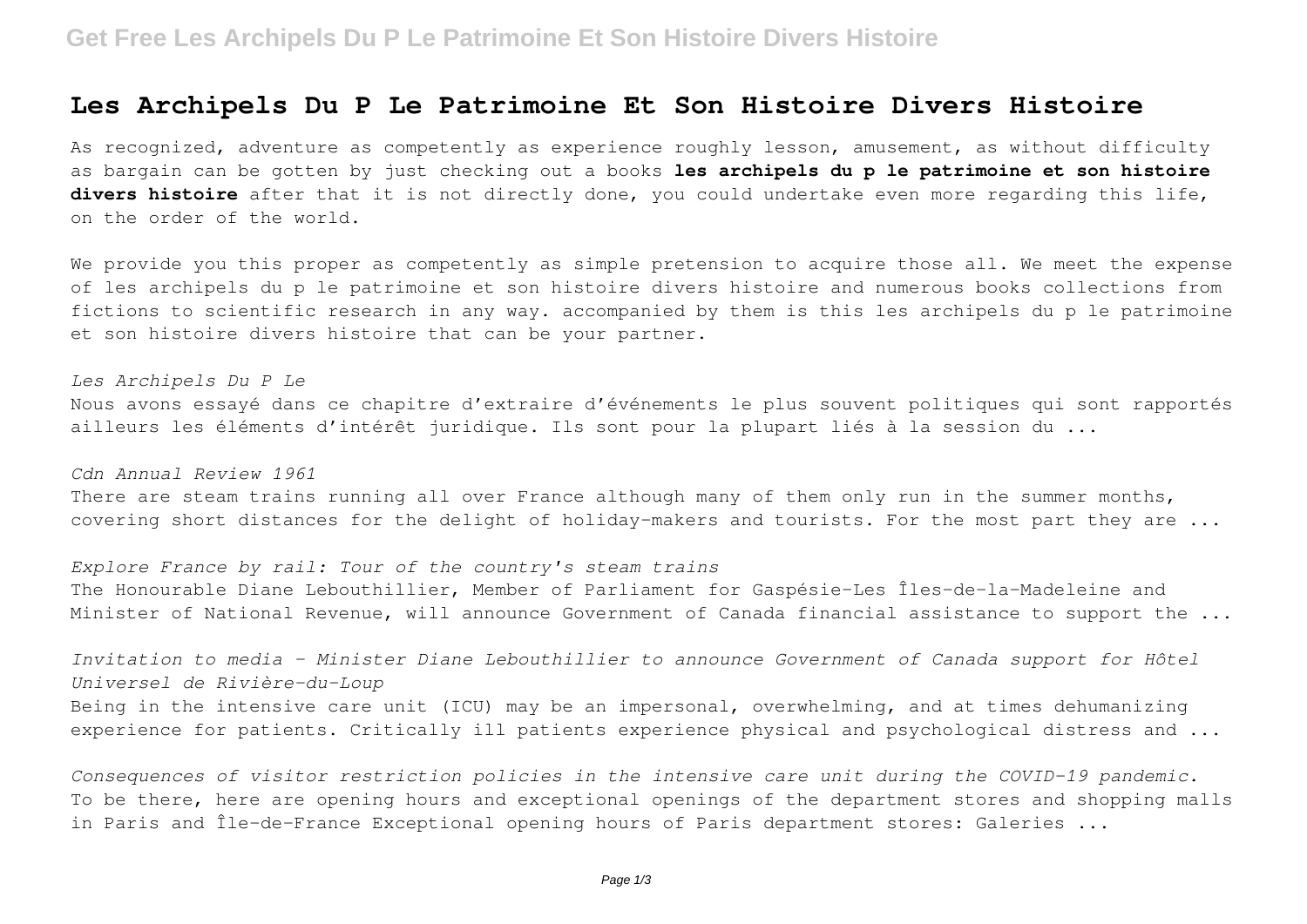### **Get Free Les Archipels Du P Le Patrimoine Et Son Histoire Divers Histoire**

*Summer sales 2021 in Paris: shopping malls' exceptional opening hours* Will tech be the "defensive" play for 03?

*Will tech be the defensive play for Q3?* Three restaurants: Le Loup Bar, Les Belles Canailles and Rocco overseen ... dated from 1936 (with Sauternes and Châteauneuf-du-Pape). Exclusively planted in the district of Cassis, it includes ...

*Discover Provencal Fishing Village Cassis In South Of France* The national U20 women's football team will play against the Lioncelles of Morocco in double international friendly encounters. The first leg will take place on Sunday July 4 and the second leg on ...

*Cameroon-Morocco Friendlies : U20 Lionesses Sharpen Skills* III. ANNOTATED TRANSLATION OF LE DÉNOMBREMENT DE TOUS LES POSTES DU CANADA III. ANNOTATED TRANSLATION OF LE DÉNOMBREMENT DE TOUS LES POSTES DU CANADA (pp. 49-140) I must satisfy you, then, my dear sur ...

*On the Eve of Conquest: The Chevalier de Raymond's Critique of New France in 1754* Actes du Colloque International pour le Bicentenaire de la Mort de Buffon, Les Sciences de la Vie dans la Pensée Française du xviiie Siècle. History of Science, Vol. 32, Issue. 4, p. 469.

### *The Cambridge History of Eighteenth-Century Philosophy*

The 27-acre multidisciplinary art and cultural campus Luma Arles made its public debut this weekend at Parc des Ateliers in Arles, a city in the south of ...

*Luma Arles opens in Provence with all eyes on Frank Gehry's polarizing centerpiece* 'This was one stage I was terrified of' says sprinter as seven riders miss 37:21 time cut in Tignes Cavendish was the 160th of 165 finishers, 35:49 down on the winner Ben O'Connor (AG2R Citroën ...

*Cavendish beats time cut at Tour de France as Démare, Coquard miss out* The Cité des sciences et de l'industrie takes part in Museums Night 2021 on Saturday July 3. Shows in the planetarium, concerts, scientific mediations... Enjoy! Museums Night 2021 offers the ...

*Museums Night 2021 at the Cité des Sciences et de l'Industrie* Ses recherches portent sur les questions de l'immigration ... Montréal, Atelier 10, p 134-142 Chedly